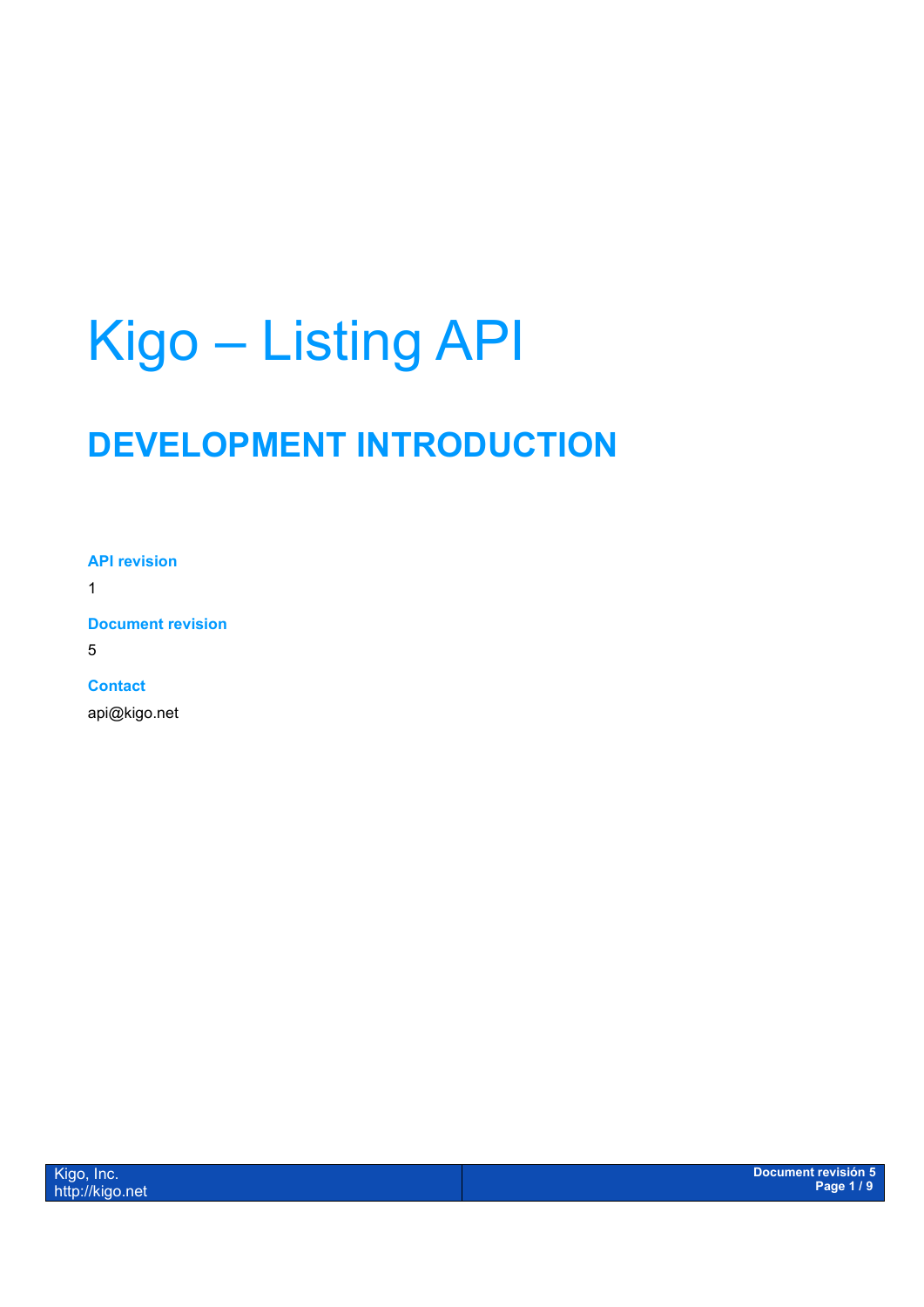## <span id="page-1-0"></span>**1 Revision history**

|            | <b>API Document</b> |               | <b>Date</b> | <b>Changes</b>                                  |
|------------|---------------------|---------------|-------------|-------------------------------------------------|
| <b>Rev</b> | <b>Rev</b>          | <b>Status</b> |             |                                                 |
| 1          | 1                   |               |             |                                                 |
| 1          | 2                   |               |             | Clarifying the process to<br>get the inventory. |
|            | 3                   |               |             | Clarifying the booking<br>process.              |
| 1          | 4                   |               |             | Clarifying the<br>authorization process.        |
|            | 5                   |               |             | Update on the diffs<br>response and usage.      |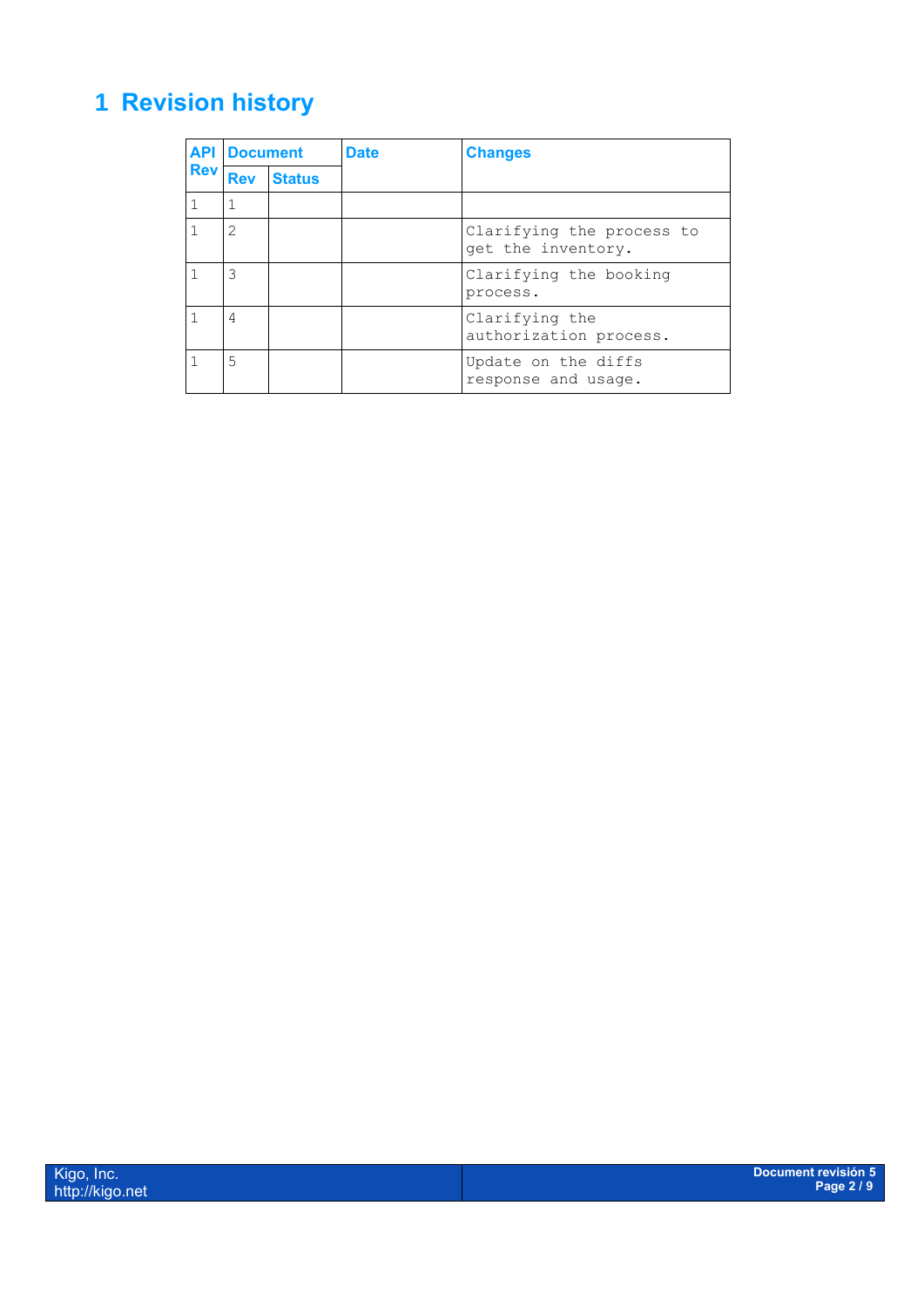## <span id="page-2-0"></span>2 Contents

| $\mathbf{1}$ |     |                                                                                      |  |  |  |  |  |
|--------------|-----|--------------------------------------------------------------------------------------|--|--|--|--|--|
| 2            |     |                                                                                      |  |  |  |  |  |
| 3            |     |                                                                                      |  |  |  |  |  |
| 4            |     |                                                                                      |  |  |  |  |  |
|              | 4.1 | What you need to integrate your Kigo Solution with an external system using the Kigo |  |  |  |  |  |
|              | 4.2 |                                                                                      |  |  |  |  |  |
|              | 4.3 |                                                                                      |  |  |  |  |  |
| 5            |     |                                                                                      |  |  |  |  |  |
|              | 5.1 |                                                                                      |  |  |  |  |  |
|              | 5.2 |                                                                                      |  |  |  |  |  |
| 6            |     |                                                                                      |  |  |  |  |  |
|              | 6.1 |                                                                                      |  |  |  |  |  |
|              | 6.2 |                                                                                      |  |  |  |  |  |
|              | 6.3 |                                                                                      |  |  |  |  |  |
|              | 6.4 |                                                                                      |  |  |  |  |  |
|              | 6.5 |                                                                                      |  |  |  |  |  |
|              | 6.6 |                                                                                      |  |  |  |  |  |
|              | 6.7 |                                                                                      |  |  |  |  |  |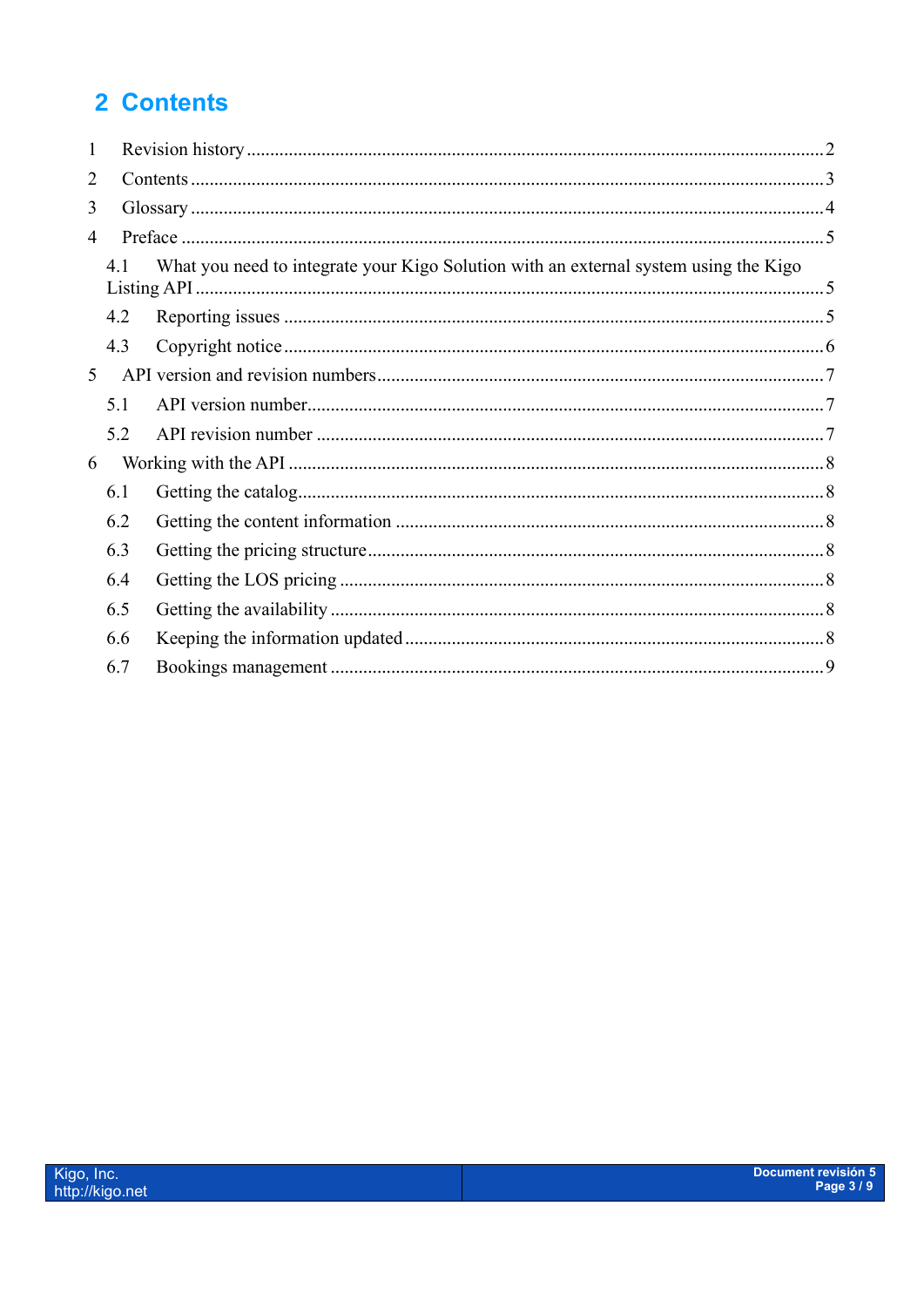## <span id="page-3-0"></span>**3 Glossary**

| <b>UNIT</b>                          | The minimum independent (with its own key) element bookable.                                                                                                                                                                                                                                                                                                                                                                         |  |  |  |  |  |
|--------------------------------------|--------------------------------------------------------------------------------------------------------------------------------------------------------------------------------------------------------------------------------------------------------------------------------------------------------------------------------------------------------------------------------------------------------------------------------------|--|--|--|--|--|
| <b>Listing</b>                       | An advertiser of one or more units that have the same<br>characteristics: location, size, capacity, amenities and pricing.                                                                                                                                                                                                                                                                                                           |  |  |  |  |  |
| <b>Content</b><br><b>information</b> | The information of any Listing that is less susceptible to change,<br>such the name, description, photos, number of beds or amenities,<br>i.e.                                                                                                                                                                                                                                                                                       |  |  |  |  |  |
| <b>Pricing</b><br><b>structure</b>   | The information used to calculate how it costs to book any Listing:<br>daily rates, fees, taxes, discounts.                                                                                                                                                                                                                                                                                                                          |  |  |  |  |  |
|                                      | Example:                                                                                                                                                                                                                                                                                                                                                                                                                             |  |  |  |  |  |
|                                      | Building 1 has 4 units (Units 1 to 4) each one of them with 2 beds<br>and 2 baths.<br>Building 1 has also 4 units (Units 5 to 8) each one of them with 1<br>bed and 1 bath.<br>Building 2 has 3 units (Units 9 to 11) each one of them with 2 beds<br>and 2 baths.<br>Building 2 has also 2 units (Units 12 to 13) each one of them with 1<br>bed and 1 bath.<br>Listing 1 contains: Unit 1, Unit 2, Unit 3, Unit 4, Unit 9, Unit 10 |  |  |  |  |  |
|                                      | and Unit 11.<br>Listing 2 contains: Unit 5, Unit 6, Unit 7, Unit 8, Unit 12 and Unit<br>13.                                                                                                                                                                                                                                                                                                                                          |  |  |  |  |  |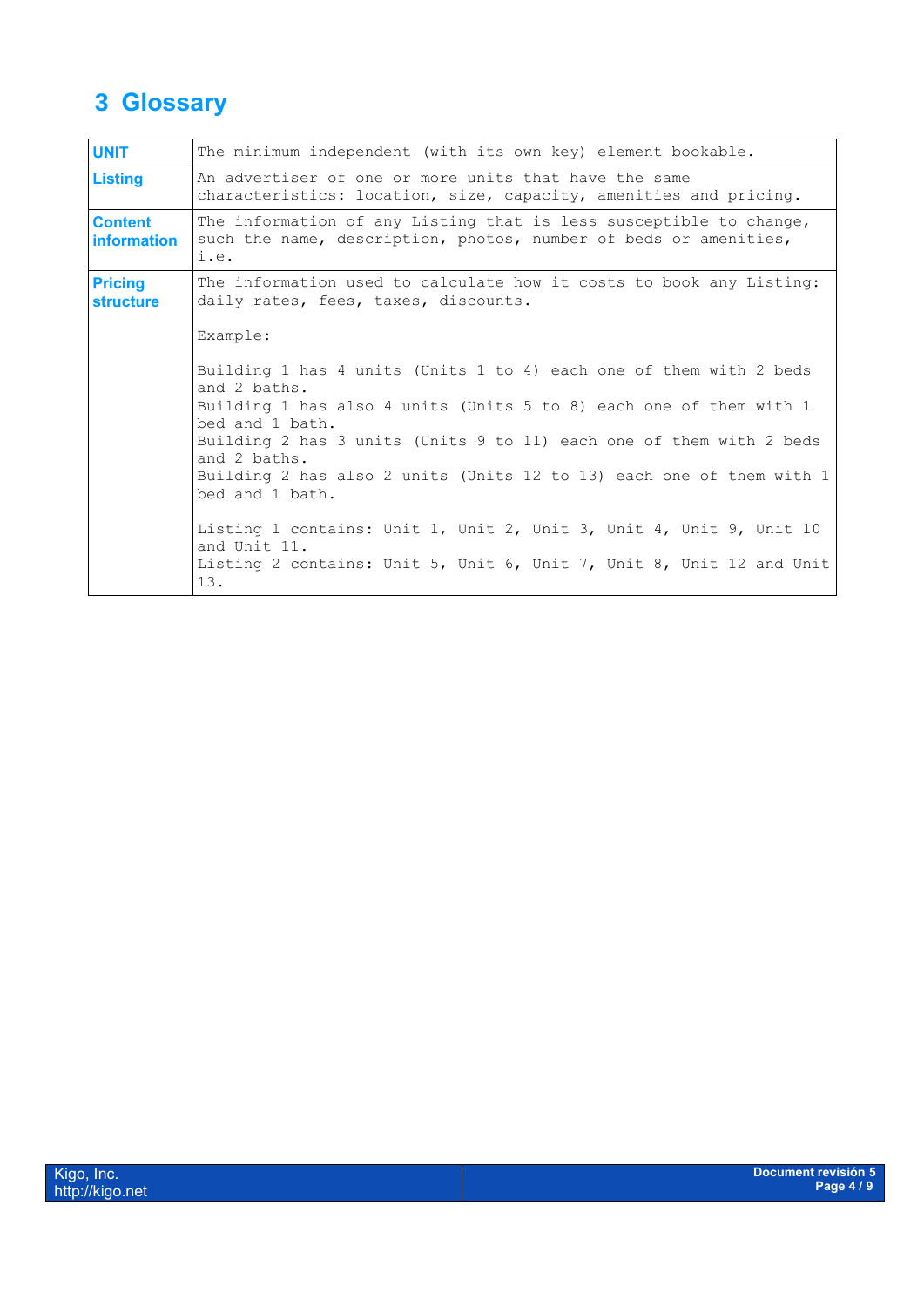## <span id="page-4-0"></span>**4 Preface**

The Listing API is a REST-like implementation based on the HTTP protocol, JSON data encoding and Unicode character encoding, over the secure HTTPS transport.

The API consists on a series of methods invoked by making HTTPS requests on the Kigo Rental Agency REST API servers. These methods can pull information from the Kigo system and can also create and cancel reservations.

It uses the OAuth 2.0 protocol for authentication and authorization.

#### <span id="page-4-1"></span>*4.1 What you need to integrate your Kigo Solution with an external system using the Kigo Listing API*

In order to get the authorization, you'll need:

Token URL:<https://auth.kigo.net/connect/token>

Client ID: it will be provided by Kigo

Client Secret: it will be provided by Kigo

Scope: cm.api

Once you have the token, you must include it in the Header of all your API calls, "Authorization": "Bearer {access\_token}".

Once you have completed the integration, you will need to complete a Certification process:

- ⚫ A couple of listings will be temporarily shared with your account. They will be unshared once the certification process is completed.
- You will need to publish the information and share with our team the urls so they could start a set of tests, reviewing your API integration.
- ⚫ You will receive Listings from other Kigo agencies through the Kigo Channel Manager once the Kigo team has certified your integration.

From now on, when this document refers to "your Listings", it means the Listings in your Kigo account shared with your company from another Kigo Agency account through the Kigo Channel Manager.

#### <span id="page-4-2"></span>*4.2 Reporting issues*

Please, send any API related questions and issues to [api@kigo.net.](mailto:api@kigo.net)

**Be aware that Kigo IT and support departments will neither check, revise, debug nor correct your code**. They will only solve high level doubts and questions about what is possible and what isn't using the Listing API and generic best approaches.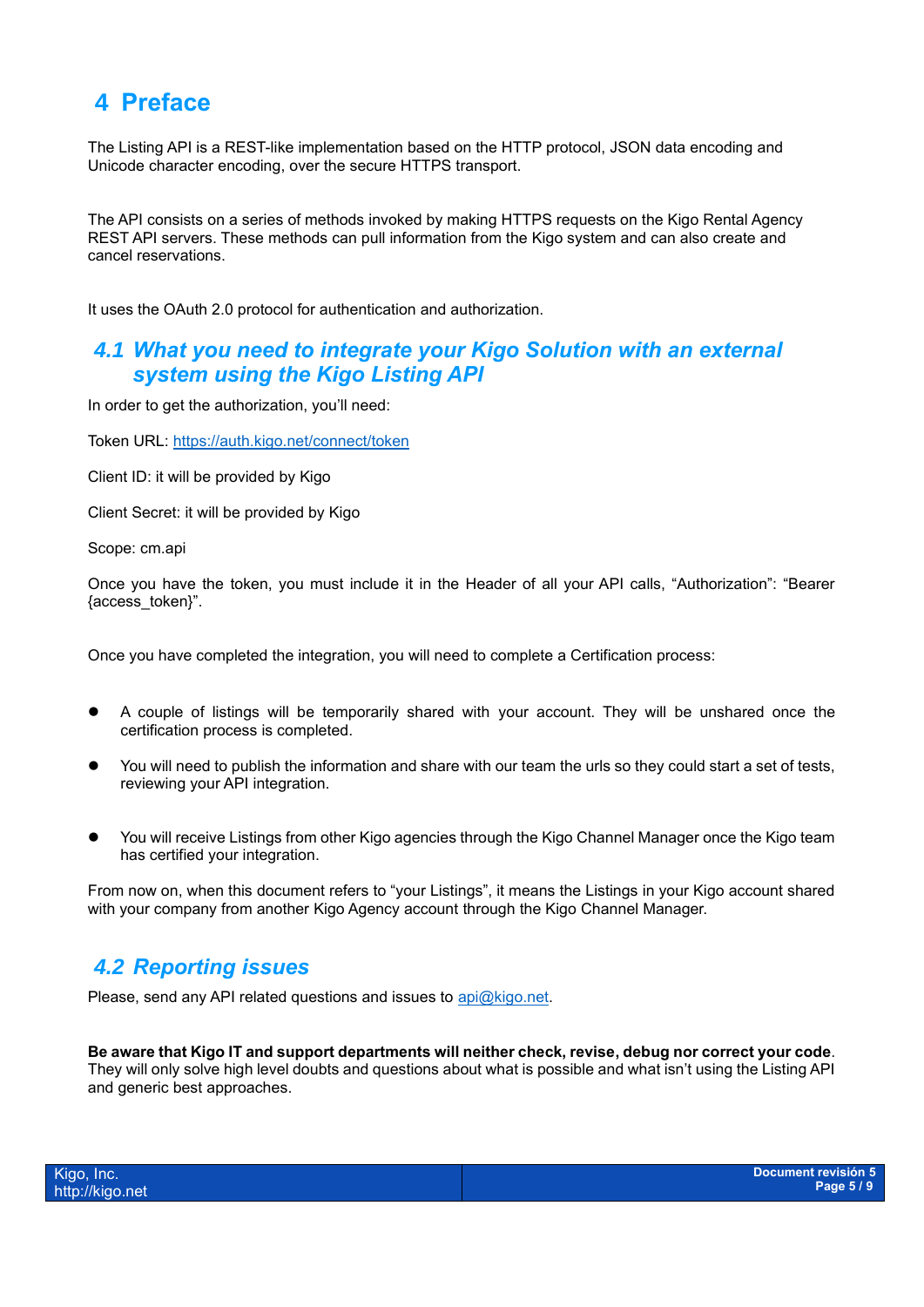## <span id="page-5-0"></span>*4.3 Copyright notice*

Kigo exclusively owns the intellectual property in this documentation. You acknowledge that you must not perform any act which infringes the copyright or any other intellectual property rights of Kigo.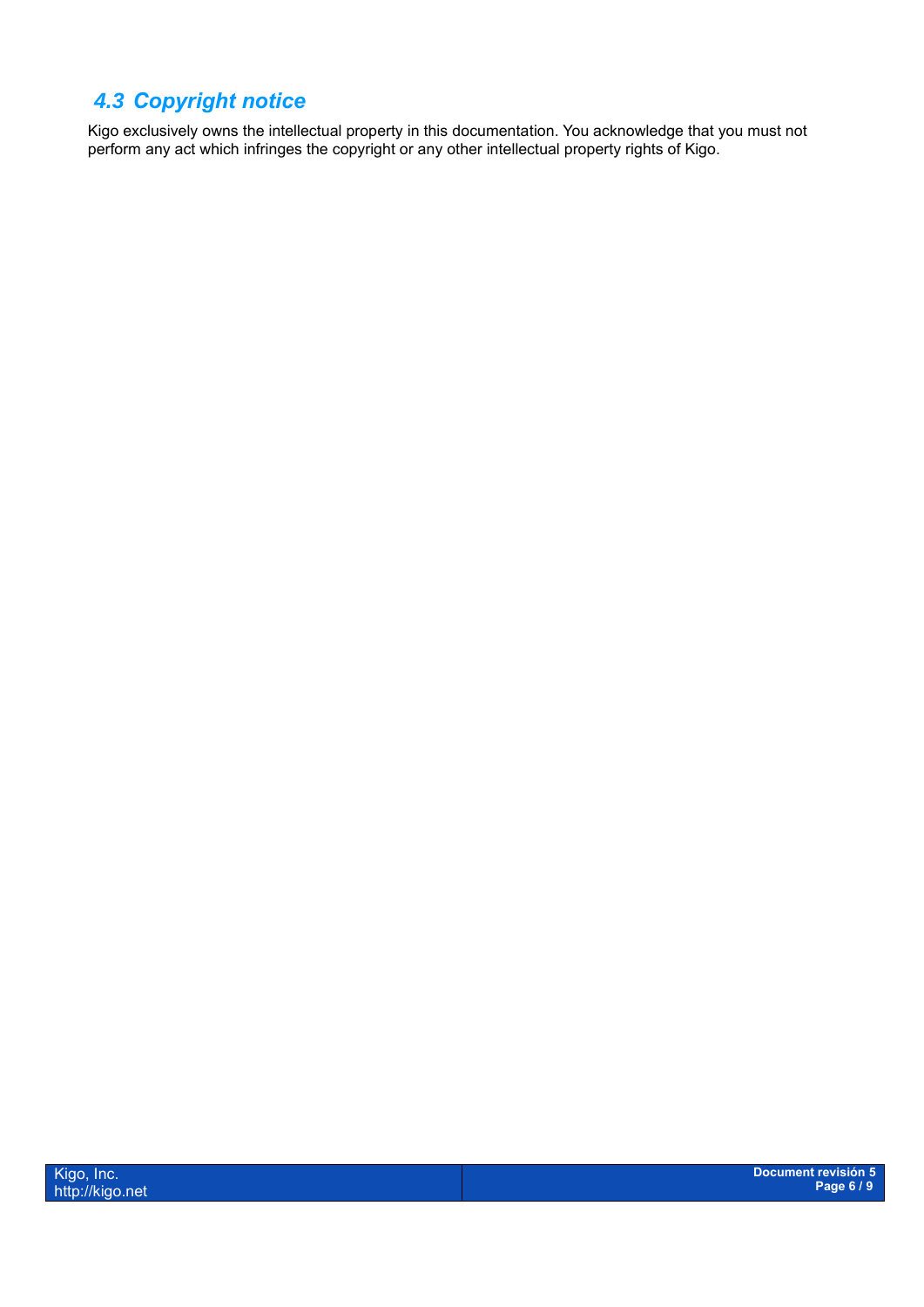## <span id="page-6-0"></span>**5 API version and revision numbers**

This is the documentation for the Listing API revision 1.

#### <span id="page-6-1"></span>*5.1 API version number*

Backward compatibility from the technical point of view is guaranteed for all API revisions within the same API version number.

A change in the API version number implies that the new version is no longer backward compatible with the previous versions.

While we do our best to continue supporting old versions of API, it may be sometimes necessary, due to constant evolution of the application, to end the support for those versions, and ask our customers to upgrade their applications to use the latest version of the API.

#### <span id="page-6-2"></span>*5.2 API revision number*

The API revision number changes each time the API is updated in such a way that the backward compatibility with previous revisions of the same API version is usually maintained.

New API methods may be added, and existing methods may become deprecated but still supported.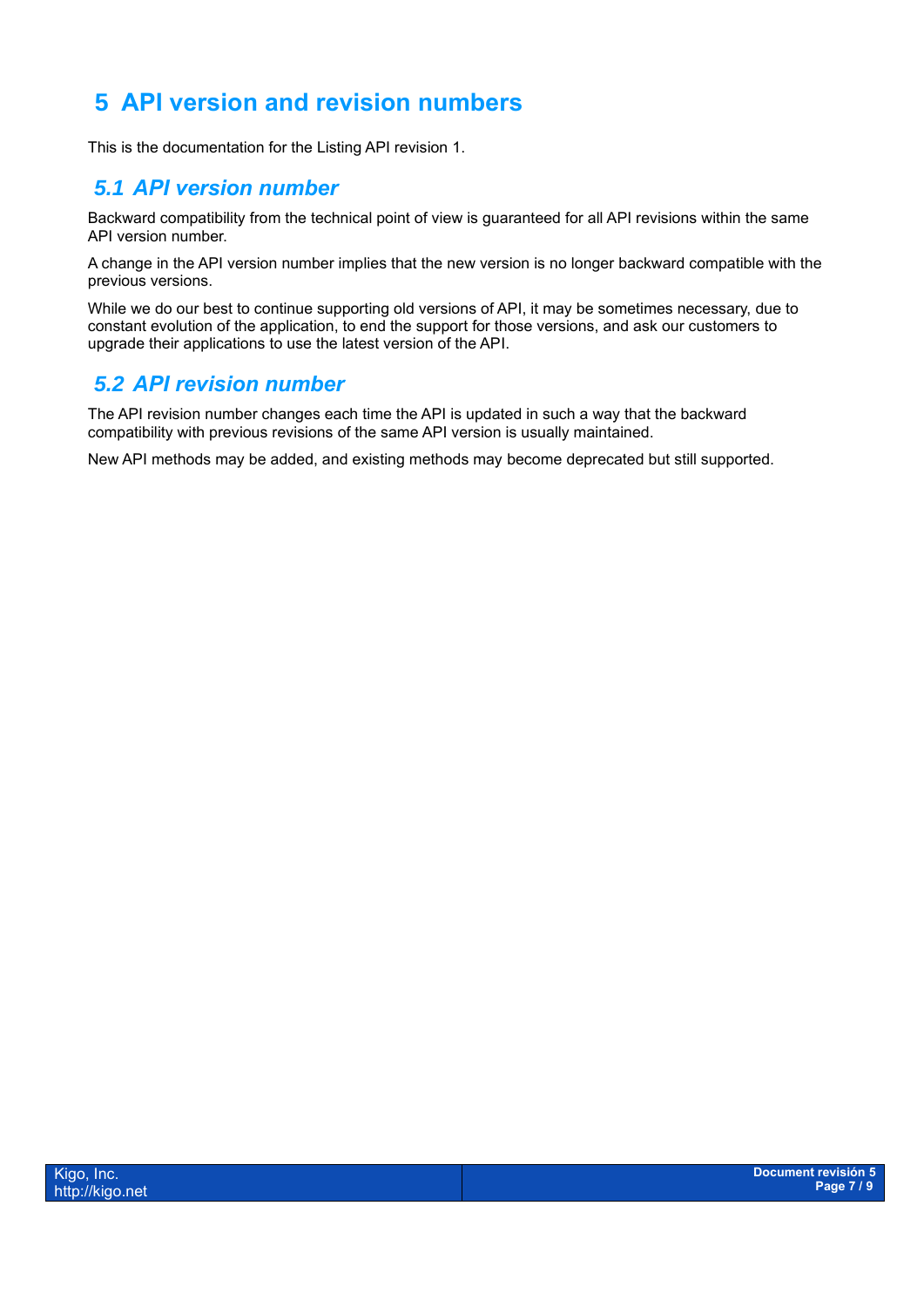### <span id="page-7-0"></span>**6 Working with the API**

We suggest the following order of operations/API calls:

#### <span id="page-7-1"></span>*6.1 Getting the catalog*

You will need to pull all the information from the Listings (shared with your Kigo Solution) to your own system and store it there in your own database.

You must make regularly calls to the endpoint **/channels/v2/connections** passing the param **options=IncludeAggregatedConnections** in order to get the list of PM accounts that have shared listings with your account. You'll get the array aggregatedChannelConnections in which every element will have a unique id. You need to make calls to the endpoint **/channels/v2/listings** passing each of these ids as **ccId**, so you'll get the list of all the Listings shared with your Kigo account. You should keep this info in your database.

Please note that it's possible that a PM has started the process to connect with your account, but it doesn't share any Listings yet, so it's important that you repeat this process regularly to keep your inventory updated.

#### <span id="page-7-2"></span>*6.2 Getting the content information*

Once you have the list of Listings Ids (obtained from the first call to of **/listings**) it is time to pull the information of all those Listings calling to the endpoint **/listings/{id}** for each one to import the Content information.

#### <span id="page-7-3"></span>*6.3 Getting the pricing structure*

The endpoint **/listings/{id}** will also provide the pricing structure for each Listing. Although you can use this information to show the breakdown of the rates, fees, taxes or discounts, **it should not be used to calculate the final price of a booking.**

#### <span id="page-7-4"></span>*6.4 Getting the LOS pricing*

The endpoint **/listings/{id}/lospricing.csv** will provide the price per day and number of guests of a Listing for the requested period. You can store the information provided in your side to use it later for searching by price, i.e.

#### <span id="page-7-5"></span>*6.5 Getting the availability*

The endpoint **/listings/{id}/availability** will also provide the calendar for any given Listing within a range of specific dates. The data provided by it combined with some of the information given by **/listings/{id}**, such as the blocked-out nights or the maximum stay allowed, i.e.

#### <span id="page-7-6"></span>*6.6 Keeping the information updated*

You need to make calls regularly to the endpoint **/listings/diff** to get the list of the Listings that have changed their content, pricing, availability and/or status information since the last time you called.

Then, you should call **/listings/{id}, /listings/{id}/lospricing.csv** and **/listings/{id}/availability** to get the changes and update the information on your side.

If a change of the Listing **status** has been indicated, you need to take it out of the catalog, any attempt to retrieve information regarding that listing will fail.